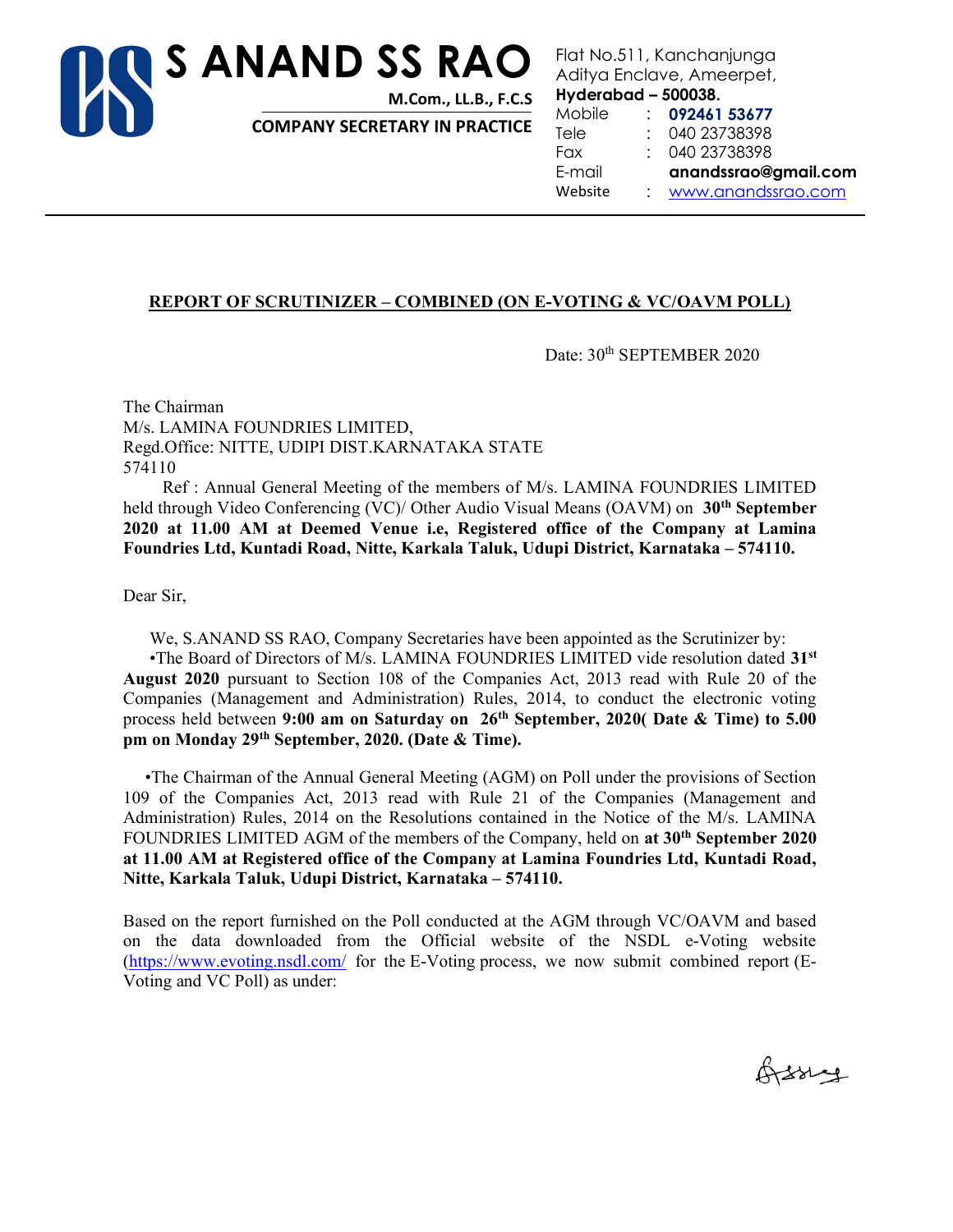# Item No:1

# Adoption of Financial Statements as an Ordinary Resolution.

(i) Voted in favour of the resolution:

| Number<br>members<br>voted<br>E-Voting | Votes cast   Members | $E - Voting   VC/OAVM$<br><b>POLL</b> | through<br><b>POLL</b> | of Number of Number of Number of Total Number of $\%$ of total<br>Votes cast   Votes Cast   number<br><i>in</i> (shares)- <b>Voted through</b> $\vert$ ( shares)- through <b>E</b> voting valid<br>through $\vert$ cast<br>and<br>VC/OAVM   VC/OAVM Poll | $\circ$ of<br>votes |
|----------------------------------------|----------------------|---------------------------------------|------------------------|----------------------------------------------------------------------------------------------------------------------------------------------------------------------------------------------------------------------------------------------------------|---------------------|
| 14                                     | 3657723              |                                       | 200                    | 3657923                                                                                                                                                                                                                                                  | 100                 |

(ii) Voted against the Resolution

| of <sub>l</sub><br><i>Number</i><br>members<br>voted<br>in <sub>1</sub><br>E Voting | Votes<br>(shares)-<br><b>E</b> Voting | cast   Members<br>Voted-<br>through<br><b>VC/OAVM</b><br><b>POLL</b> | Votes cast   Votes<br>through<br><b>POLL</b> | Number of Number of Number of Total Number of \% of total<br>shares)-   through $\mathbf{E}\text{-voting}$   valid<br>through $\vert$ cast<br>and<br><b>VC/OAVM</b>   <b>VC/OAVM</b> Poll | $Cast \mid number$<br>$\circ$ f<br>votes |
|-------------------------------------------------------------------------------------|---------------------------------------|----------------------------------------------------------------------|----------------------------------------------|-------------------------------------------------------------------------------------------------------------------------------------------------------------------------------------------|------------------------------------------|
|                                                                                     | $\theta$                              |                                                                      |                                              |                                                                                                                                                                                           |                                          |

(iii) Invalid Votes

| Number<br>οf΄<br>members<br>voted<br>in<br>$E$ -Voting | Number<br><b>V</b> otes<br>(shares)-<br><b>E</b> Voting | of   Number<br>of<br>$cast \mid$ Members<br>Voted-<br>through<br><b>VC/OAVM POLL</b> | Number<br>of  <br>Votes cast<br>shares)-<br>through<br><b>VC/OAVM</b><br><b>POLL</b> | Total<br>Number<br>-of-<br>Votes Cast through E-<br>voting and through<br><b>VC/OAVM Poll</b> |
|--------------------------------------------------------|---------------------------------------------------------|--------------------------------------------------------------------------------------|--------------------------------------------------------------------------------------|-----------------------------------------------------------------------------------------------|
|                                                        |                                                         |                                                                                      |                                                                                      | $\mathbf{0}$                                                                                  |

No Votes are casted in both E-voting and VC/OAVM Poll at the AGM by the same shareholder .

# RESULT

As the number of votes cast in favour of the resolution was more/less than the number of votes cast against, we report that the Ordinary Resolution with regard to Item no.1 as set out in the Notice of the AGM is passed in favour/against of the resolution with requisite majority.

Orssig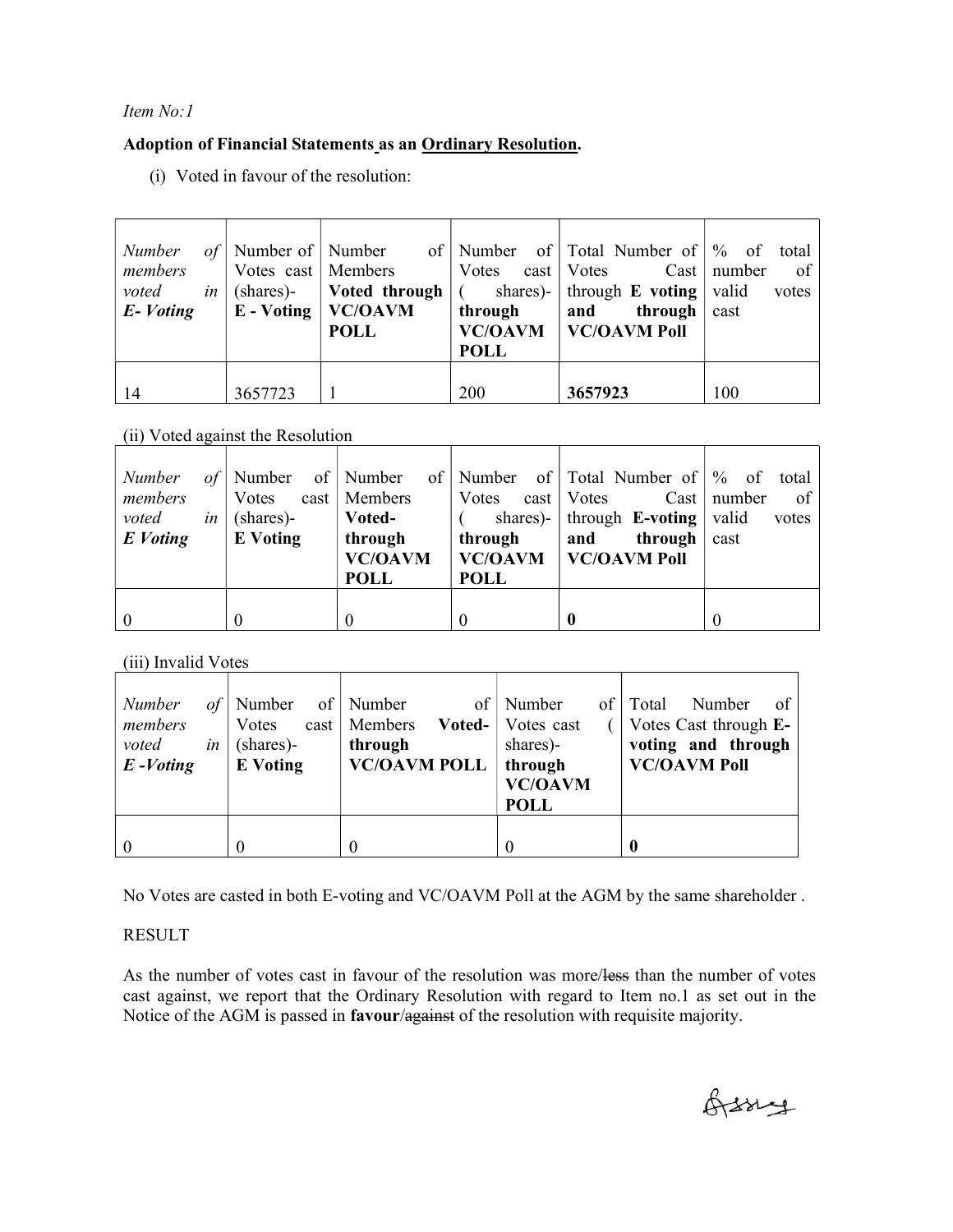#### Item No:2

#### To Appoint a Director in Place of Mr. Madiyala Rajendra ( DIN 00136307) who retires by rotation and being eligible, offers himself for re-appointment as an Ordinary Resolution.

(i) Voted in favour of the resolution:

| Number<br>of<br>members<br>voted<br>in<br>E-Voting | <b>Number</b> of Number<br><b>Votes</b><br>(shares)-<br>E - Voting | of  <br>cast   Members<br>Voted-<br>through<br><b>VC/OAVM</b><br><b>POLL</b> | Number<br>Votes cast<br>shares)-<br>through<br><b>VC/OAVM</b><br><b>POLL</b> | of $\vert$ Total Number of $\vert \%$ of total<br>$\text{Cast}$<br><b>Votes</b><br>through E-voting $\vert$<br>through<br>and<br><b>VC/OAVM Poll</b> | number of<br>valid votes<br>cast |
|----------------------------------------------------|--------------------------------------------------------------------|------------------------------------------------------------------------------|------------------------------------------------------------------------------|------------------------------------------------------------------------------------------------------------------------------------------------------|----------------------------------|
| 14                                                 | 3657723                                                            |                                                                              | 200                                                                          | 3657923                                                                                                                                              | 100                              |

# (ii) Voted against the Resolution

| Number<br>of | Number          | of   Number<br>of I | Number         | of Total Number of $\%$ of total |                  |
|--------------|-----------------|---------------------|----------------|----------------------------------|------------------|
| members      | Votes           | cast   Members      | Votes cast     | Votes                            | Cast   number of |
| voted<br>in  | (shares)-       | Voted-              | shares)-       | through $E$ -voting              | valid votes      |
| E-Voting     | <b>E</b> Voting | through             | through        | through<br>and                   | cast             |
|              |                 | <b>VC/OAVM</b>      | <b>VC/OAVM</b> | <b>VC/OAVM Poll</b>              |                  |
|              |                 | <b>POLL</b>         | <b>POLL</b>    |                                  |                  |
|              |                 |                     |                |                                  |                  |
|              |                 | $\theta$            |                |                                  |                  |

# (iii) Invalid Votes

| <i>Number</i> |                     | of Number of Number of Members Number of Votes Total Number of     |                |                     |
|---------------|---------------------|--------------------------------------------------------------------|----------------|---------------------|
| members       |                     | Votes cast <b>Voted-</b> through cast (shares)- Votes Cast through |                |                     |
| voted         | <i>in</i> (shares)- | <b>VC/OAVM POLL</b>                                                | through        | E-voting<br>and     |
| E Voting      | <b>E</b> Voting     |                                                                    | <b>VC/OAVM</b> | through             |
|               |                     |                                                                    | <b>POLL</b>    | <b>VC/OAVM Poll</b> |
|               |                     |                                                                    |                |                     |
|               | $\theta$            |                                                                    |                |                     |

No Votes are casted in both E-voting and VC/OAVM Poll at the AGM by the same shareholder.

# RESULT

As the number of votes cast in favour of the resolution was more/less than the number of votes cast against, we report that the Ordinary Resolution with regard to Item no.2 as set out in the Notice of the AGM is passed in **favour/against** of the resolution with requisite majority.

Orssig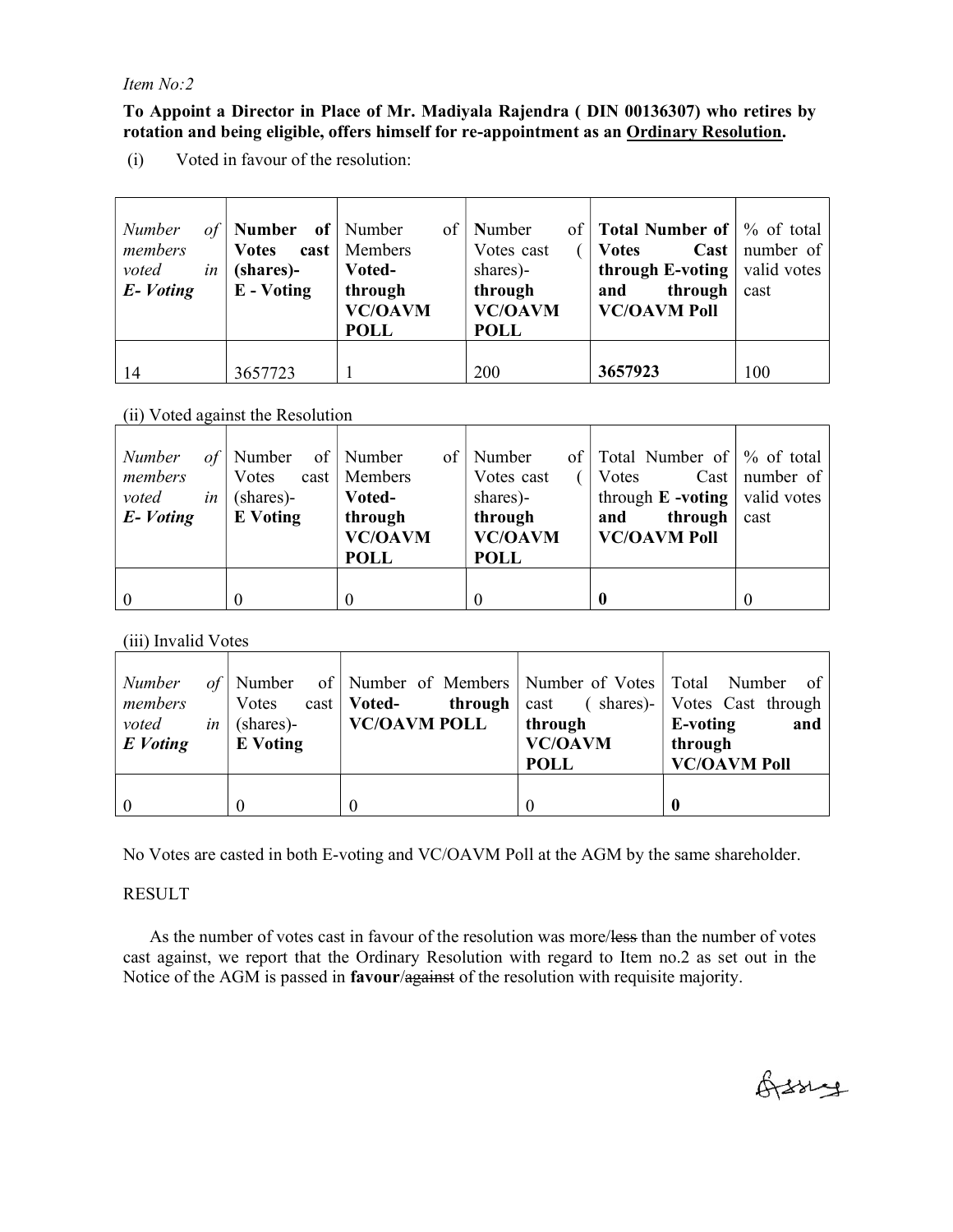To Appoint a Director in Place of Mr. Jayaram Surendra Reddy ( DIN 00109421) who retires by rotation and being eligible, offers himself for re-appointment as an Ordinary Resolution.

(i) Voted in favour of the resolution:

| Number<br>members | of' | Number of Number<br>Votes    | $\sigma$ f<br>cast   Members Voted-      | of <sub>1</sub><br>Number<br>Votes cast              | Total Number of<br>Votes<br>$\text{Cast}$                             | of<br>$\frac{0}{0}$<br>total |
|-------------------|-----|------------------------------|------------------------------------------|------------------------------------------------------|-----------------------------------------------------------------------|------------------------------|
| voted<br>E Voting | in  | (shares)-<br><b>E</b> Voting | through<br><b>VC/OAVM</b><br><b>POLL</b> | shares)-<br>through<br><b>VC/OAVM</b><br><b>POLL</b> | through $E$ -voting   number<br>through<br>and<br><b>VC/OAVM Poll</b> | of valid<br>votes<br>cast    |
| -14               |     | 3657723                      |                                          | 200                                                  | 3657923                                                               | 100                          |

(ii) Voted against the Resolution

| Number<br>of<br>members<br>voted<br>in<br>E Voting | Number<br>Votes<br>(shares)-<br><b>E</b> Voting | of   Number<br>cast   Members <b>Voted-</b>  <br>through<br><b>VC/OAVM</b><br><b>POLL</b> | of   Number<br>Votes cast<br>shares)-<br>through<br><b>VC/OAVM</b><br><b>POLL</b> | of Total Number of $\%$<br>Votes Cast through   total<br>and $\vert$<br>E-voting<br>through<br><b>VC/OAVM Poll</b> | of<br>number<br>of valid<br>votes<br>cast |
|----------------------------------------------------|-------------------------------------------------|-------------------------------------------------------------------------------------------|-----------------------------------------------------------------------------------|--------------------------------------------------------------------------------------------------------------------|-------------------------------------------|
|                                                    |                                                 | $\theta$                                                                                  |                                                                                   |                                                                                                                    | $\theta$                                  |

(iii) Invalid Votes

| Number<br>members<br>voted<br>$in \,  $<br>E Voting | $of$   Number<br>Votes<br>(shares)-<br>Voting | of   Number of Members   Number of Votes   Total Number of  <br>$cast \mid Voted$<br><b>through</b> $\vert$ cast<br>$E$   VC/OAVM POLL | $($ shares)-<br>through<br><b>VC/OAVM</b> | Votes<br>Cast<br>through E-voting<br>through<br>and |
|-----------------------------------------------------|-----------------------------------------------|----------------------------------------------------------------------------------------------------------------------------------------|-------------------------------------------|-----------------------------------------------------|
|                                                     |                                               |                                                                                                                                        | <b>POLL</b>                               | <b>VC/OAVM Poll</b>                                 |
|                                                     |                                               |                                                                                                                                        |                                           |                                                     |
| $\overline{0}$                                      |                                               |                                                                                                                                        |                                           |                                                     |

No Votes are casted in both E-voting and VC/OAVM Poll at the AGM by the same shareholder.

#### RESULT

As the number of votes cast in favour of the resolution was more/less than the number of votes cast against, we report that the Ordinary Resolution with regard to Item no.3 as set out in the Notice of the AGM is passed in favour/against of the resolution with requisite majority.

Orssing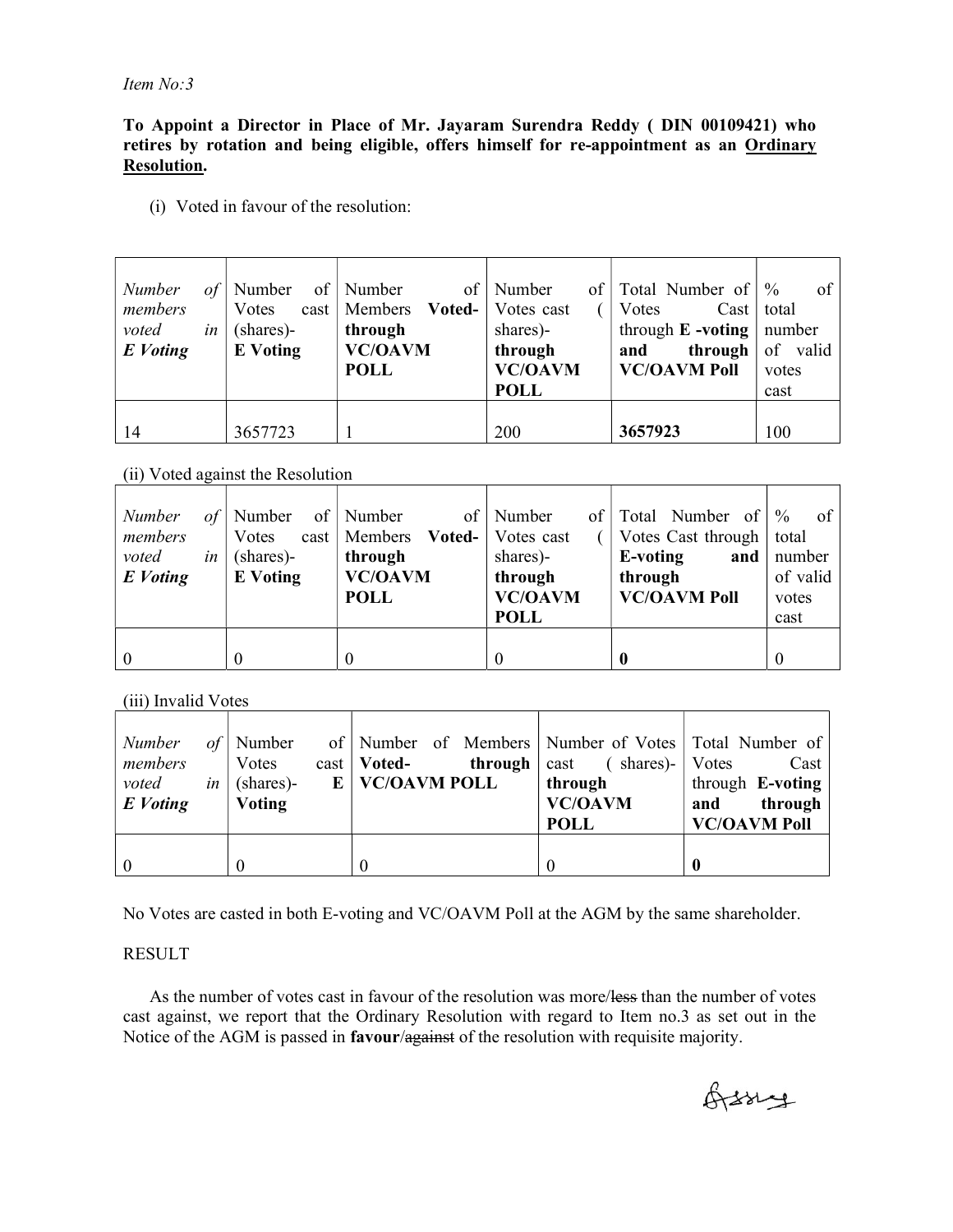#### To Appoint a Director in place of Mr. Janthakahalli Mallaradhya Nagaraj ( DIN 00238633), who retires by rotation and being eligible, offers himself for re-appointment as an Ordinary Resolution.

| <b>Number</b><br>members | of | Number<br>Votes | of   Number<br>of 1<br>cast   Members    | Number<br>Votes cast                     | of   Total Number of  <br>Cast<br>Votes | of<br>$\frac{0}{0}$<br>total |
|--------------------------|----|-----------------|------------------------------------------|------------------------------------------|-----------------------------------------|------------------------------|
| voted                    | in | (shares)-       | Voted-                                   | shares)-                                 | through <b>E-voting</b>   number        |                              |
| E Voting                 |    | <b>E</b> Voting | through<br><b>VC/OAVM</b><br><b>POLL</b> | through<br><b>VC/OAVM</b><br><b>POLL</b> | through<br>and<br><b>VC/OAVM Poll</b>   | of valid<br>votes<br>cast    |
| 14                       |    | 3657723         |                                          | 200                                      | 3657923                                 | 100                          |

(i) Voted in favour of the resolution:

# (ii) Voted against the Resolution

| Number   | of | Number          | of   Number<br>of | Number         | of   Total Number of   | $\frac{0}{0}$<br>of |
|----------|----|-----------------|-------------------|----------------|------------------------|---------------------|
| members  |    | Votes           | cast   Members    | Votes cast     | Votes<br>$\text{Cast}$ | total               |
| voted    | in | (shares)-       | Voted-            | shares)-       | through $E$ -voting    | number              |
| E Voting |    | <b>E</b> Voting | through           | through        | through<br>and         | of valid            |
|          |    |                 | <b>VC/OAVM</b>    | <b>VC/OAVM</b> | <b>VC/OAVM Poll</b>    | votes               |
|          |    |                 | <b>POLL</b>       | <b>POLL</b>    |                        | cast                |
|          |    |                 |                   |                |                        |                     |
| $\theta$ |    |                 | 0                 |                |                        |                     |

 $(iii)$  Invalid Votes

| <b>Number</b><br>members<br>voted<br>in <sub>1</sub><br>E Voting | Votes<br>(shares)-<br><b>E</b> Voting | of Number of Number of Members Number of Votes Total Number of<br>$\text{cast} \mid \text{Voted}$<br>VC/OAVM POLL | through<br><b>VC/OAVM</b><br><b>POLL</b> | <b>through</b> $\vert$ cast (shares)- $\vert$ Votes Cast through<br>E-voting<br>and<br>through<br><b>VC/OAVM Poll</b> |
|------------------------------------------------------------------|---------------------------------------|-------------------------------------------------------------------------------------------------------------------|------------------------------------------|-----------------------------------------------------------------------------------------------------------------------|
|                                                                  |                                       |                                                                                                                   |                                          |                                                                                                                       |

No Votes are casted in both E-voting and VC/OAVM Poll at the AGM by the same shareholder.

# RESULT

As the number of votes cast in favour of the resolution was more/less than the number of votes cast against, we report that the Ordinary Resolution with regard to Item no.4 as set out in the Notice of the AGM is passed in favour/against of the resolution with requisite majority.

Orssig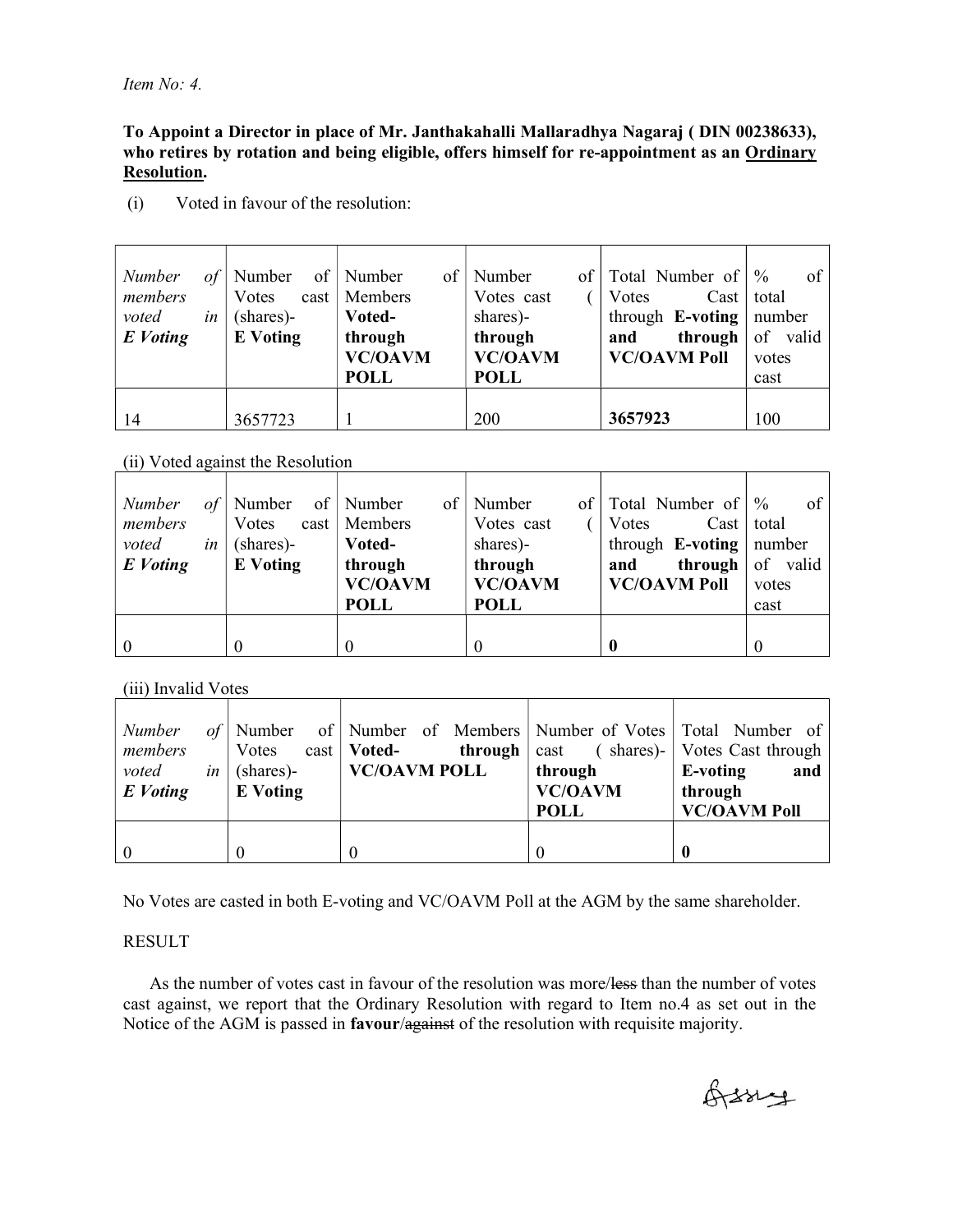Item No.5

#### To appoint MR. VISHAL HEGDE (DIN: 00043245) AS MANAGING DIRECTOR (WORKS) for a period of three years commencing from  $15<sub>th</sub>$  June2020 and ending on  $14<sub>th</sub>$ June 2023 as Special Resolution.

| Number<br>of | Number          | of   Number<br>$\sigma$ f  | $\ $ of $\ $<br>Number | Total Number of $\%$           | - of  |
|--------------|-----------------|----------------------------|------------------------|--------------------------------|-------|
| members      | Votes           | $cast \mid$ Members Voted- | Votes cast             | Votes<br>Cast   total          |       |
| voted<br>in  | (shares)-       | through                    | shares)-               | through $E$ -voting   number   |       |
| E Voting     | <b>E</b> Voting | <b>VC/OAVM</b>             | through                | <b>through</b> of valid<br>and |       |
|              |                 | <b>POLL</b>                | <b>VC/OAVM</b>         | <b>VC/OAVM Poll</b>            | votes |
|              |                 |                            | <b>POLL</b>            |                                | cast  |
|              |                 |                            |                        |                                |       |
| 14           | 3657723         |                            | 200                    | 3657923                        | 100   |

(i) Voted in favour of the resolution:

#### (ii) Voted against the Resolution

| of<br><b>Number</b><br>members<br>voted<br>in<br>E Voting | Number of Number<br>Votes<br>(shares)-<br>E Voting | cast   Members Voted-   Votes cast<br>through<br><b>VC/OAVM</b><br><b>POLL</b> | of   Number<br>of <sub>1</sub><br>shares)-<br>through<br><b>VC/OAVM</b><br><b>POLL</b> | Total Number of $\%$<br>Cast   total<br>Votes<br>through $E$ -voting   number<br><b>through</b> $\sigma$ of valid<br>and<br><b>VC/OAVM Poll</b> | <sub>of</sub><br>votes<br>cast |
|-----------------------------------------------------------|----------------------------------------------------|--------------------------------------------------------------------------------|----------------------------------------------------------------------------------------|-------------------------------------------------------------------------------------------------------------------------------------------------|--------------------------------|
| $\overline{0}$                                            |                                                    | $\theta$                                                                       |                                                                                        |                                                                                                                                                 | $\theta$                       |

(iii) Invalid Votes

| <i>Number</i><br>members<br><i>voted</i> in E Voting<br>$E$ voting | cast | through | of Number of Votes Number of Number of Votes Total Number of<br>(shares)-   Members <b>Voted-</b>   cast (shares)-   Votes<br>through<br>$\vert$ VC/OAVM POLL $\vert$ VC/OAVM POLL $\vert$ and through | Cast<br>through E-voting<br><b>VC/OAVM Poll</b> |
|--------------------------------------------------------------------|------|---------|--------------------------------------------------------------------------------------------------------------------------------------------------------------------------------------------------------|-------------------------------------------------|
|                                                                    |      |         |                                                                                                                                                                                                        |                                                 |

No Votes are casted in both E-voting and VC/OAVM Poll at the AGM by the same shareholder.

# RESULT

As the number of votes cast in favour of the resolution was more/less than the number of votes cast against, we report that the Special Resolution with regard to Item no.5 as set out in the Notice of the AGM is passed in favour/against of the resolution with requisite majority for special resolution.

Orssig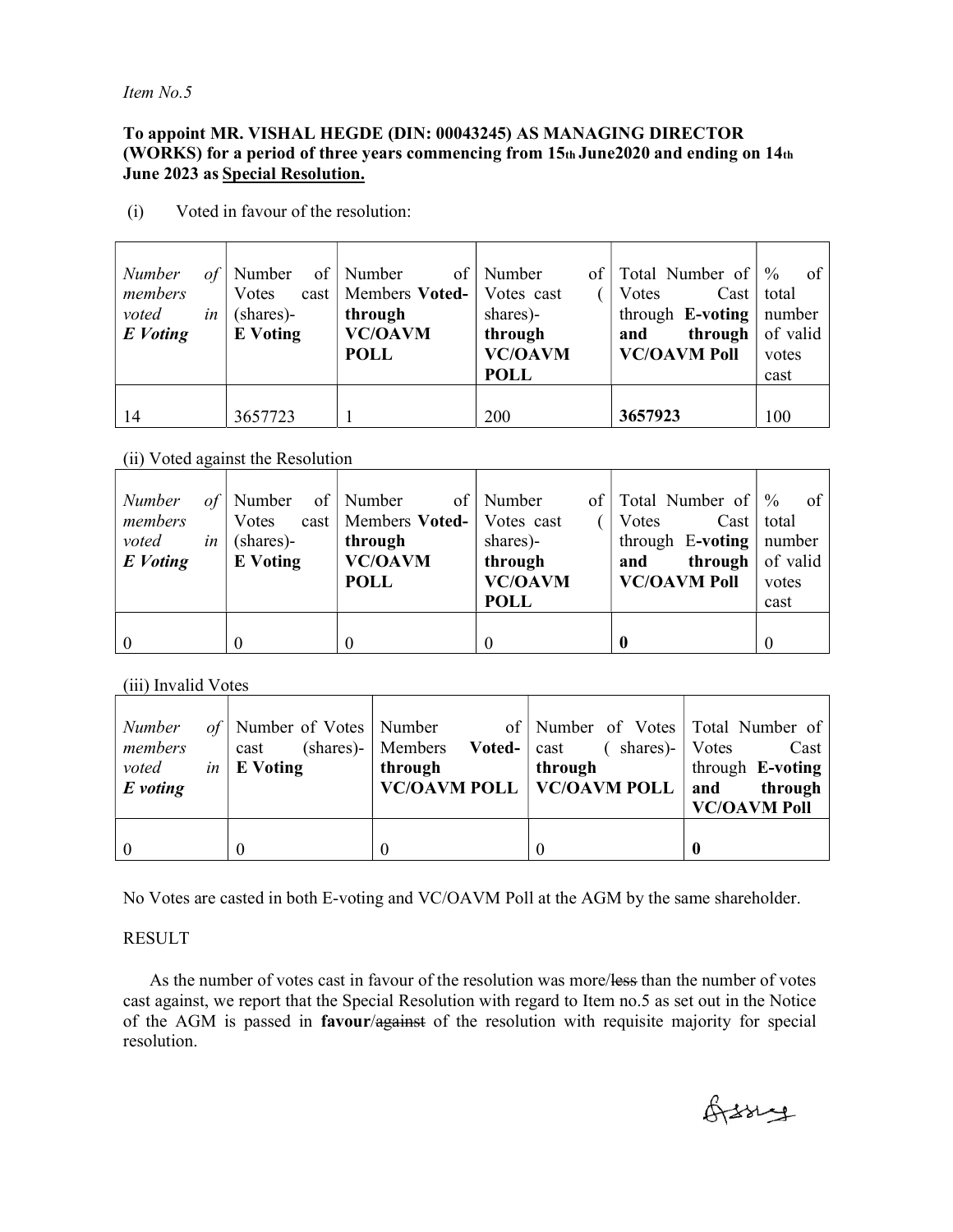Item No.6

#### To appoint Mr. MR GOPALKRISHNA SHENOY (DIN: 00043378) AS MANAGING DIRECTOR (MARKETING) for a period of three years commencing from 15th June 2020 and ending on 14th June 2023 as an Special Resolution.

| Number<br><b>Number</b><br>$\sigma f$<br>members<br>Votes | of   Number<br>cast   Members Voted-   Votes cast | $\ $<br>of   Number | Total Number of<br>Votes Cast through | of<br>$\frac{0}{0}$<br>total |
|-----------------------------------------------------------|---------------------------------------------------|---------------------|---------------------------------------|------------------------------|
| voted<br>(shares)-<br>in                                  | through                                           | shares)-            | E-voting<br>and                       | number                       |
| E Voting<br><b>E</b> Voting                               | <b>VC/OAVM</b>                                    | through             | through                               | of valid                     |
|                                                           | <b>POLL</b>                                       | <b>VC/OAVM</b>      | <b>VC/OAVM Poll</b>                   | votes                        |
|                                                           |                                                   | <b>POLL</b>         |                                       | cast                         |
|                                                           |                                                   |                     |                                       |                              |
| 3657723<br>14                                             |                                                   | 200                 | 3657923                               | 100                          |

(i) Voted in favour of the resolution:

#### (ii) Voted against the Resolution

| <b>Number</b>  | of | Number of Number |                                    | of   Number<br>of <sub>l</sub> | Total Number of            | $\frac{0}{0}$<br>of |
|----------------|----|------------------|------------------------------------|--------------------------------|----------------------------|---------------------|
| members        |    | Votes            | cast   Members Voted-   Votes cast |                                | Votes Cast through $\vert$ | total               |
| voted          | in | (shares)-        | through                            | shares)-                       | E-voting<br>and $\vert$    | number              |
| E Voting       |    | <b>E</b> Voting  | <b>VC/OAVM</b>                     | through                        | through                    | of valid            |
|                |    |                  | <b>POLL</b>                        | <b>VC/OAVM</b>                 | <b>VC/OAVM Poll</b>        | votes               |
|                |    |                  |                                    | <b>POLL</b>                    |                            | cast                |
|                |    |                  |                                    |                                |                            |                     |
| $\overline{0}$ |    | $\theta$         |                                    |                                |                            |                     |

(iii) Invalid Votes

| Number<br>members<br>voted<br>$E$ voting | <i>in</i> (shares)-<br><b>E</b> Voting | of Number of Number of Members Number of Votes Total Number of<br>Votes cast   <b>Voted-</b> through   cast ( shares)-   Votes<br>$\mid$ VC/OAVM POLL | through<br>$VC/OAVM$ $POLL$   and | Cast<br>through E-voting<br>through<br><b>VC/OAVM Poll</b> |
|------------------------------------------|----------------------------------------|-------------------------------------------------------------------------------------------------------------------------------------------------------|-----------------------------------|------------------------------------------------------------|
|                                          |                                        |                                                                                                                                                       |                                   |                                                            |

No Votes are casted in both E-voting and VC/OAVM Poll at the AGM by the same shareholder.

#### RESULT

As the number of votes cast in favour of the resolution was more/less than the number of votes cast against, we report that the Special Resolution with regard to Item no.6 as set out in the Notice of the AGM is passed in favour/against of the resolution with requisite majority for special resolution

Orssing